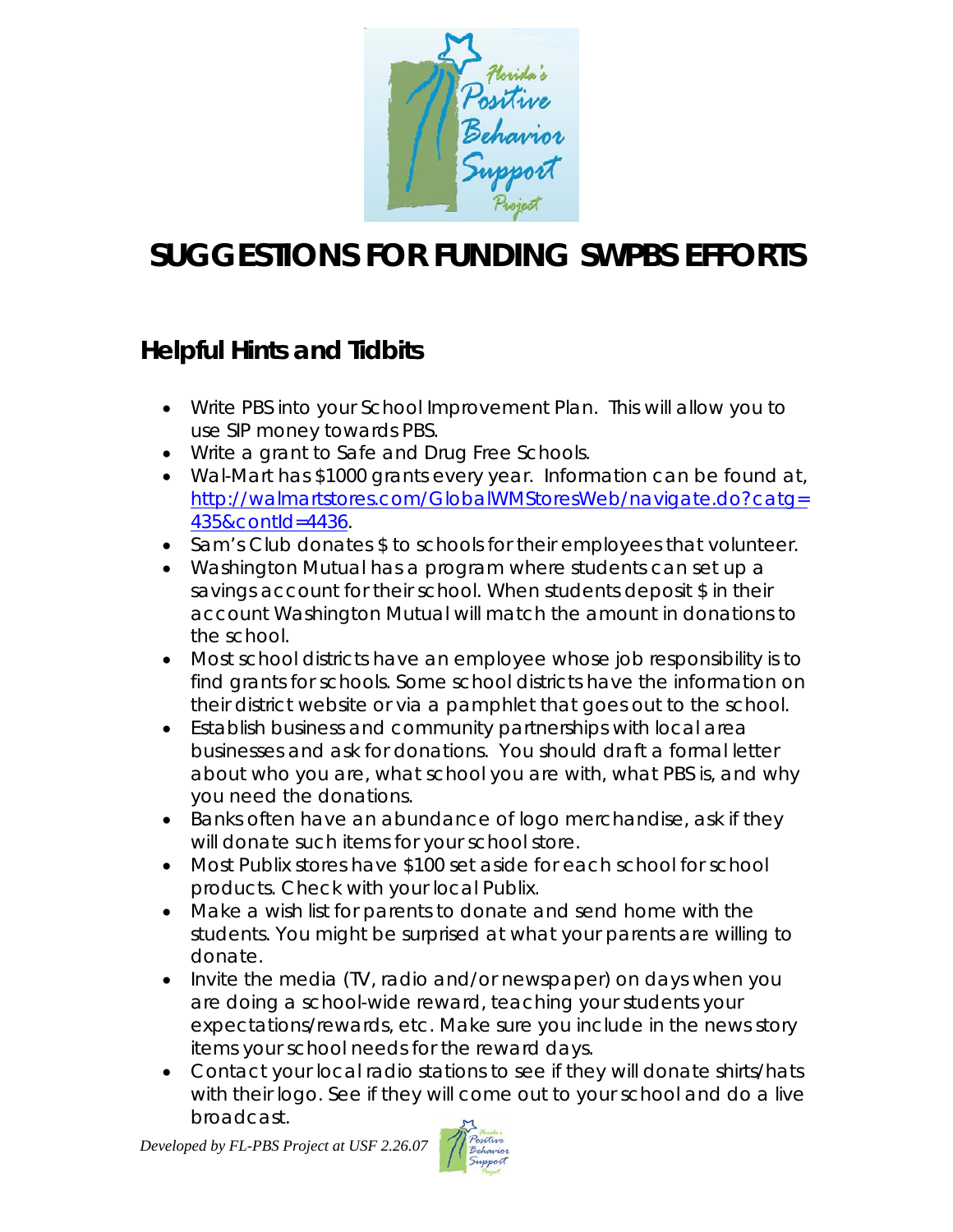- Have fundraisers dedicated to PBS. Some schools sell hamburgers and hotdogs at local sporting events. On your campus the band/sports boosters may already do this. So, ask them how to get started or see if they want to combine efforts.
- One school allowed their kids to use their school dollars as well as cash at their school carnival.
- Does your school collect box tops for education? If your answer is no then start a program. http://www.boxtops4education.com/
- Staples Office Supplies stores will donate \$1 to a school of your choice for every used ink cartridge returned to their store.
- If you have a link from your school's website to Barnes and Nobles each time someone uses the link to buy a product from Barnes and Nobles money will be donated back to your school.

http://www.barnesandnoble.com/affiliate/intro.asp?userid=2XNXO0SP4 Q&cds2Pid=946

• There are companies who will pay schools for returning used ink cartridges to their company. Some companies are: http://www.service4u.com/

## **Businesses and Foundations that Support Schools**

Go onto any of these websites to find out more information on what these businesses and foundations have established to assist schools. Or, you can visit your local branch and ask for more information.

• Tiger Woods Foundation:

http://www.twfound.org/grants/funding.sps?section=grants&sid=941&lid= 1&gra=0

• Lowe's

http://www.lowes.com/lkn?action=pg&p=AboutLowes/Community

• Home Depot

http://www.homedepotfoundation.org/

• Nike

http://www.nike.com/nikebiz/nikebiz.jhtml?page=26&item=giving

• Florida Police Chiefs Education and Research Foundation http://www.fpca.com/fpcerfendowment.htm

• Barnes and Nobles

http://www.barnesandnobleinc.com/company/codonation/co\_donation .html

• Best Buy

http://www.bestbuy.com/go to community relations at bottom of page

• Albertson's Grocery Store: http://www.albertsons.com/abs\_inthecommunity/

• Washington Mutual

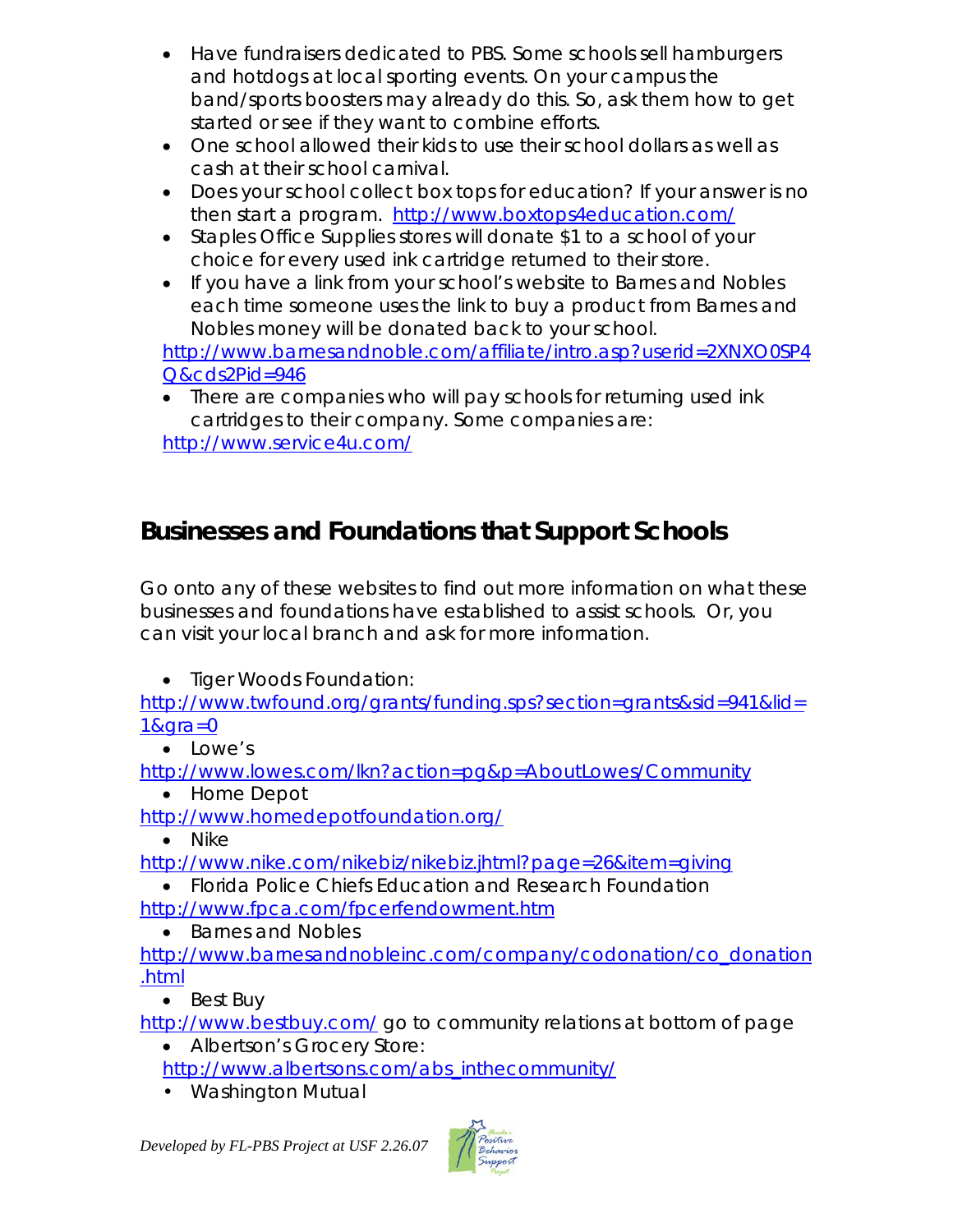http://www.wamu.com/about/community/programspartnerships/educ ation.asp

• Sports Authority http://www.sportsauthority.com/corp/index.jsp?page=donations

The following businesses have a rewards program for schools. They either have a program set which consists of a credit card system or a reward program where the schools get a percentage back from money that has been spent at their store.

- Target:
- http://target.com/common/page.jhtml?content=target\_cg\_index

• Office Depot: http://www.community.officedepot.com/local.asp

## **Websites that list Educational Grant Information**

• Teacher's Network

http://www.teachnet.org/

• Kids in Need

http://www.shopa.org/shopa\_foundation/teacher\_programs.php

• Connect for Kids

http://www.connectforkids.org/node/245

- The Consortium of Florida Education Foundations
- http://www.cfef.net/index.cfm/fuseaction/About.Home
	- Great Schools. Net

http://www.greatschools.net/cgi-bin/static/sponsors.inc/FL

- School Violence Prevention
- http://www.mentalhealth.org/safeschools/default.asp
	- The Foundation Center

http://fdncenter.org/funders/index.html

- Grants for Nonprofits: Education
- http://www.lib.msu.edu/harris23/grants/2educat.htm
	- The Character Education Partnership

http://www.character.org/site/c.gwKUJhNYJrF/b.993295/k.180D/National\_ Schools of Character Awards Program.htm

• Fundsnet

http://www.fundsnetservices.com/educ01.htm and http://www.fundsnetservices.com/educatio.htm

• Bill and Melinda Gates Foundation

http://www.gatesfoundation.org/Education/

• School Grants

http://www.schoolgrants.org/